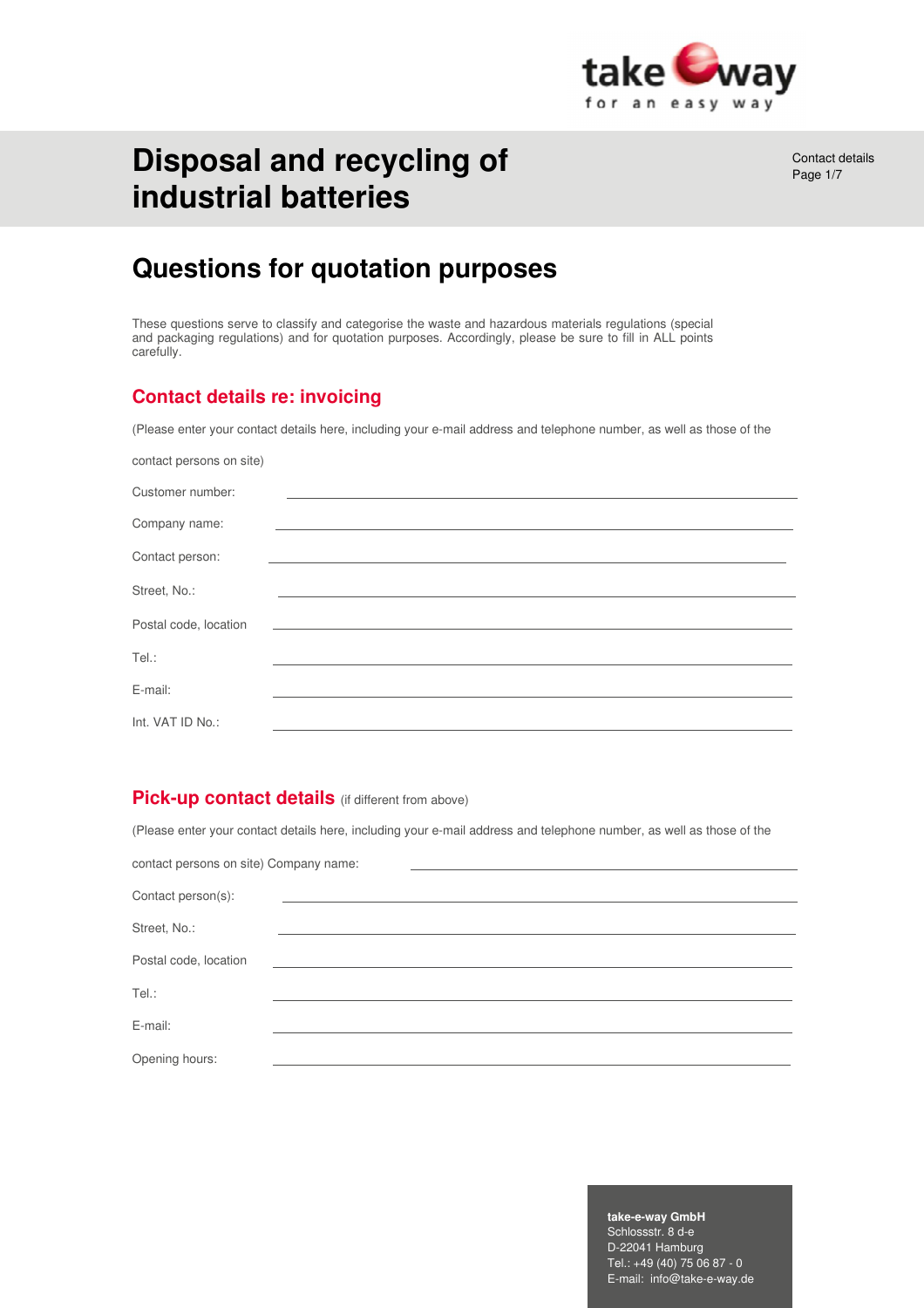# **Disposal and recycling of industrial batteries** General questions General questions

Page 2

# **Part 1**

## **Questions regarding the collection and type of battery**

Is this a one-time disposal only or a recurring process?

| non-recurring process                                            |  |
|------------------------------------------------------------------|--|
| recurring process                                                |  |
|                                                                  |  |
|                                                                  |  |
| What type of battery is involved? (please cross as appropriate)  |  |
| Lead-acid batteries (Pb) - AVV 16 06 01*                         |  |
|                                                                  |  |
| Nickel-metal hydride batteries (NiMH) - AVV 16 06 05             |  |
| Nickel-cadmium batteries (NiCd) - AVV 16 06 02*                  |  |
|                                                                  |  |
| Lithium primary (e.g., button cell) - non-rechargeable / UN 3090 |  |
| Lithium-ion cobalt dioxide (NCA) / UN 3480                       |  |
| Lithium-ion - iron phosphate (LFP) / UN 3480                     |  |
| Lithium-ion manganese dioxide (NMC) / UN 3480                    |  |
|                                                                  |  |
|                                                                  |  |
| How are the batteries                                            |  |
| currently packaged?                                              |  |
|                                                                  |  |
| Dimensions of the individual                                     |  |
| battery(ies)                                                     |  |
| $(H \times B \times T)$ in cm:                                   |  |
| Weight of a battery in kg:                                       |  |
| Number of batteries:                                             |  |
| Total weight of                                                  |  |
| batteries in kg:                                                 |  |

#### **take-e-way GmbH**

Schlossstr. 8 d-e D-22041 Hamburg Tel.: +49 (40) 75 06 87 - 0 E-mail: info@take-e-way.de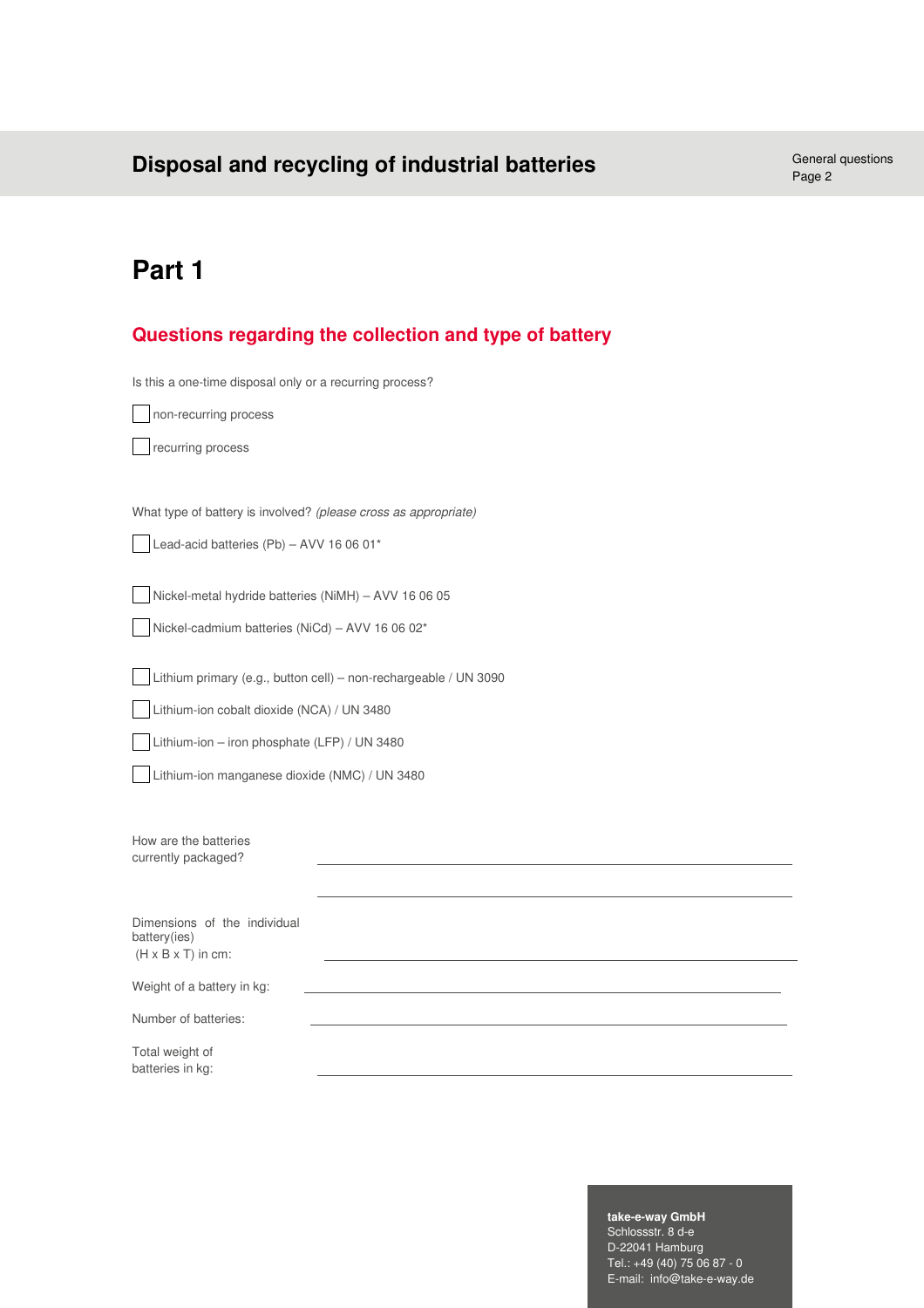## **Disposal and recycling of industrial batteries** General questions

## **1.0 Questions on the disposal and recycling of lithium batteries**

 $Is/are the cell(s) / battery(ies) declared as waste?$   $\bigcap Yes \bigcap No$ 



**If yes,** please select as appropriate: Hazardous components from electrical equipment AVV 16 02 15\* *(see sample images No. 1 and 2)* Hazardous components from automotive disassembly AVV 16 01 21\* *(see sample image No. 3)* Lithium batteries from household collection AVV 20 01 33\* *(see sample images No. 4 and 5)* Other*(please note and observe the official regulations)*

Note: Please note that you as the waste producer are responsible for ensuring the correct waste disposal procedure.





Sample images: 1-eBike, 2-PV system, 3 automotive, 4/5 battery power tool//notebook

#### **take-e-way GmbH**

Schlossstr. 8 d-e D-22041 Hamburg Tel.: +49 (40) 75 06 87 - 0 E-mail: info@take-e-way.de Page 3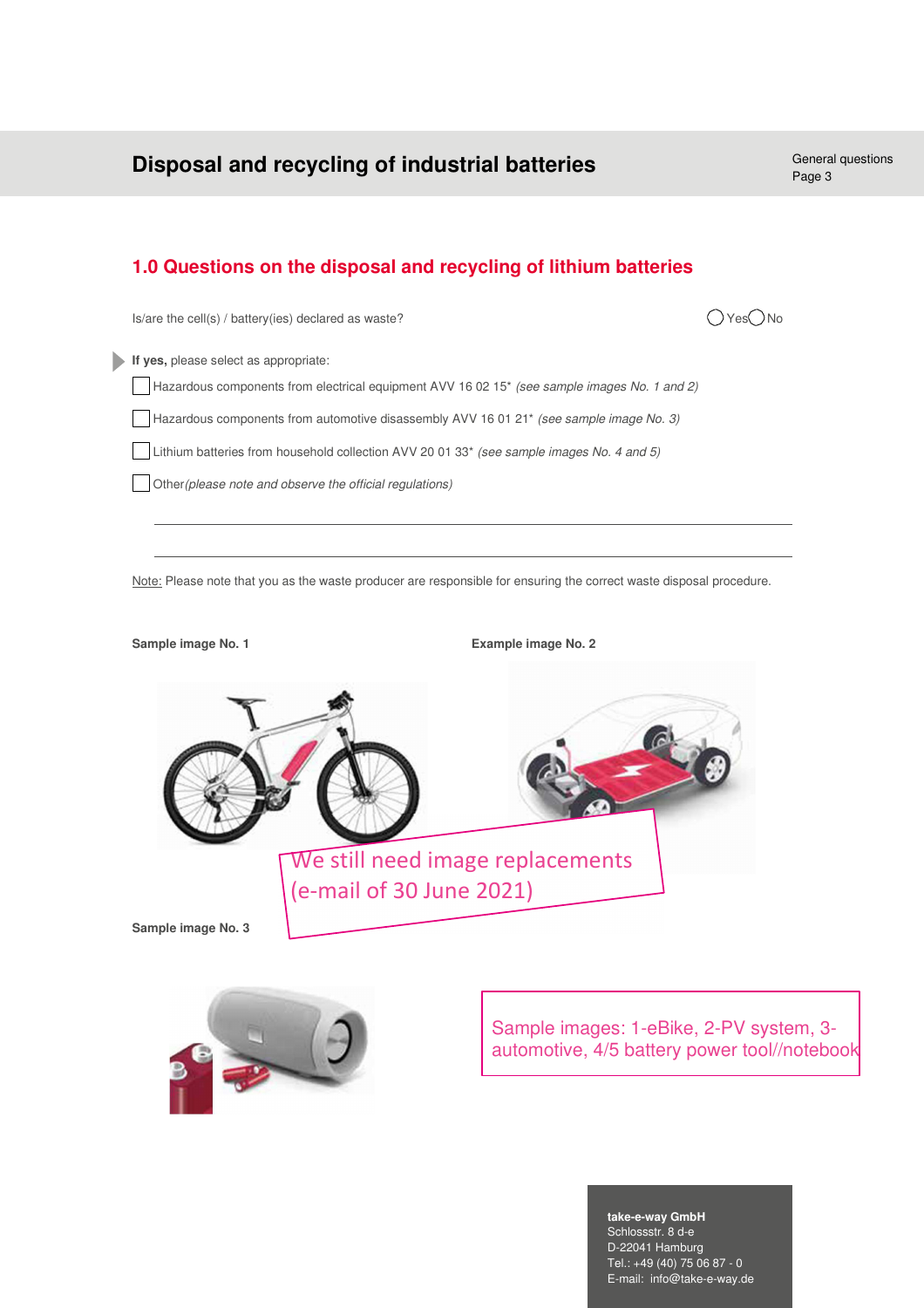| Disposal and recycling of industrial batteries                                                                                | General questions<br>Page 4                             |
|-------------------------------------------------------------------------------------------------------------------------------|---------------------------------------------------------|
|                                                                                                                               |                                                         |
| 2.0 Questions on the disposal and recycling of lithium batteries                                                              |                                                         |
| Is the battery installed in an e-vehicle or equipment?                                                                        | $\bigcirc$ Yes $\bigcirc$ No                            |
| Is it a monocharge (i.e., batteries of one type)?                                                                             | $\bigcirc$ Yes $\bigcirc$ No                            |
| are the cell(s) / battery(ies) declared as a product?<br>If yes, please state reason for declaration:                         | ○Yes○No                                                 |
| Error analysis / quality assurance                                                                                            |                                                         |
| Relocation/Transport                                                                                                          |                                                         |
| Other:                                                                                                                        |                                                         |
| Is the condition of the battery non-critical?<br>Is a test according to manual UN38.3 available for the battery(ies)?         | $(\gamma_{\text{res}}(\gamma$<br>No<br>( )Yes ( )<br>No |
| Is the condition of the battery(ies) critical?                                                                                | ()Yes(]<br>No                                           |
| If the condition of the battery(ies) is critical:<br>Has/have the battery(ies) been in this condition for more than 24 hours? | ( ) Yes(<br>No                                          |
| Please select the condition of the battery(ies):                                                                              |                                                         |
| Damaged<br>Undamaged                                                                                                          |                                                         |
| If damaged, please indicate the type of damage:                                                                               |                                                         |
| Dent<br>Smell<br>Heat                                                                                                         |                                                         |
| Scratch<br>Smoke<br>Leak                                                                                                      |                                                         |
| Other:                                                                                                                        |                                                         |

#### **take-e-way GmbH**

Schlossstr. 8 d-e D-22041 Hamburg Tel.: +49 (40) 75 06 87 - 0 E-mail: info@take-e-way.de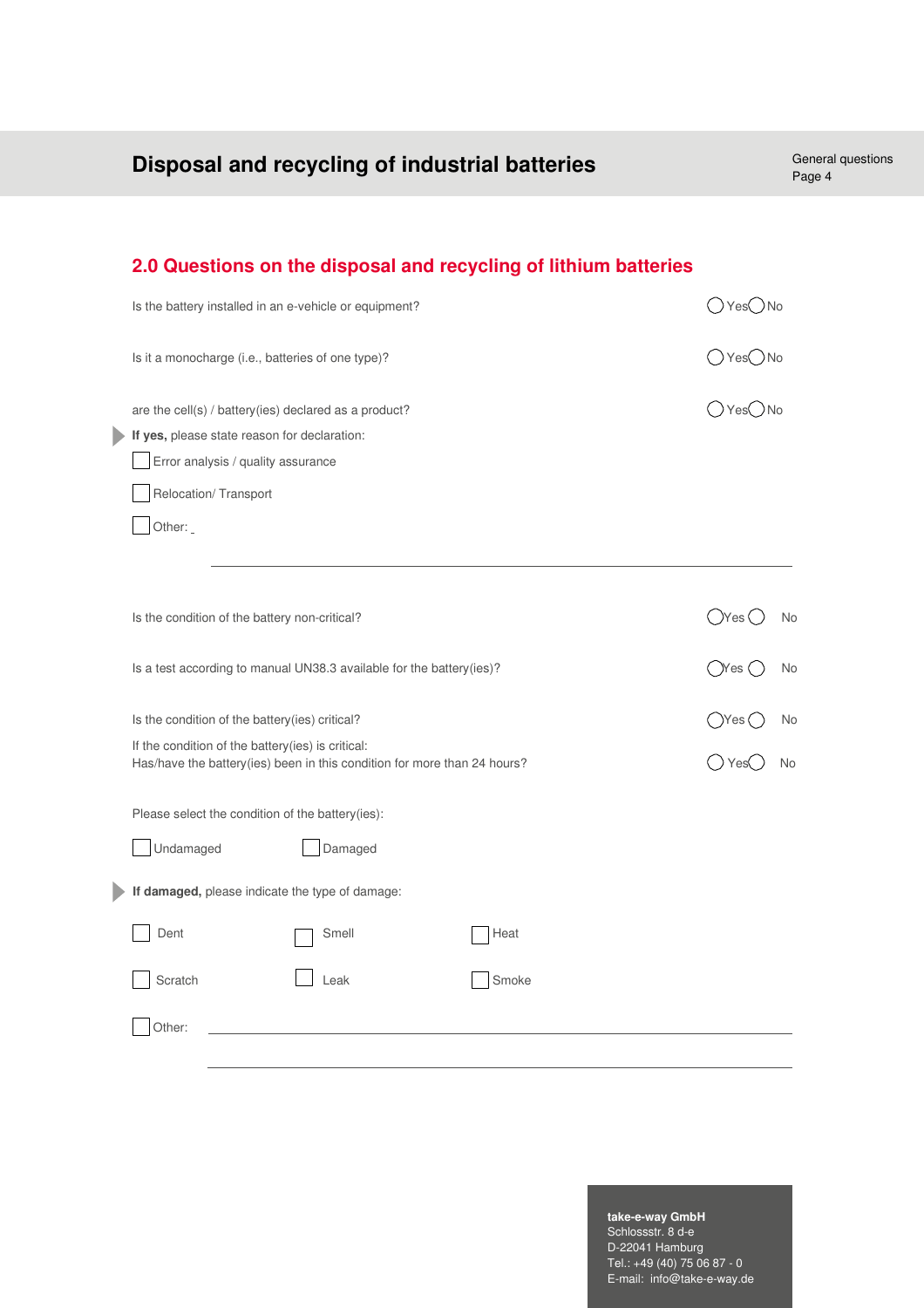# **Part 2 – Questions about the service**

Please select the required items by crossing the appropriate box:

## **Container supply**

| Do you need a container from us?                                | OYesONo                      |
|-----------------------------------------------------------------|------------------------------|
| Do you have your own packaging?                                 | $\bigcirc$ Yes $\bigcirc$ No |
| If yes, please upload a photo and description of the packaging. |                              |

### **Hire**



| take-e-box wide neck barrel |                                                                                         |                | Yes( |            |
|-----------------------------|-----------------------------------------------------------------------------------------|----------------|------|------------|
|                             | ADR packing instructions: P903, P908, P909                                              |                |      |            |
|                             | Capacity<br>diameter opening 392 mm<br>diameter barrel<br>Total height of barrel 659 mm | 60 I<br>455 mm |      | 40 - 75 kg |

Number:



| 26 - 30 kg |
|------------|
|            |

Number:



| take-e-box LC transport 2                                     | $\bigcirc$ Yes $\bigcirc$ No |
|---------------------------------------------------------------|------------------------------|
| ADR packing instructions: P903, P908, P909, P910              |                              |
| approx. $60 \times 40 \times 40$ cm (D $\times$ L $\times$ H) | 23 - 27 k                    |
| Number:                                                       |                              |

**take-e-way GmbH** Schlossstr. 8 d-e D-22041 Hamburg Tel.: +49 (40) 75 06 87 - 0 E-mail: info@take-e-way.de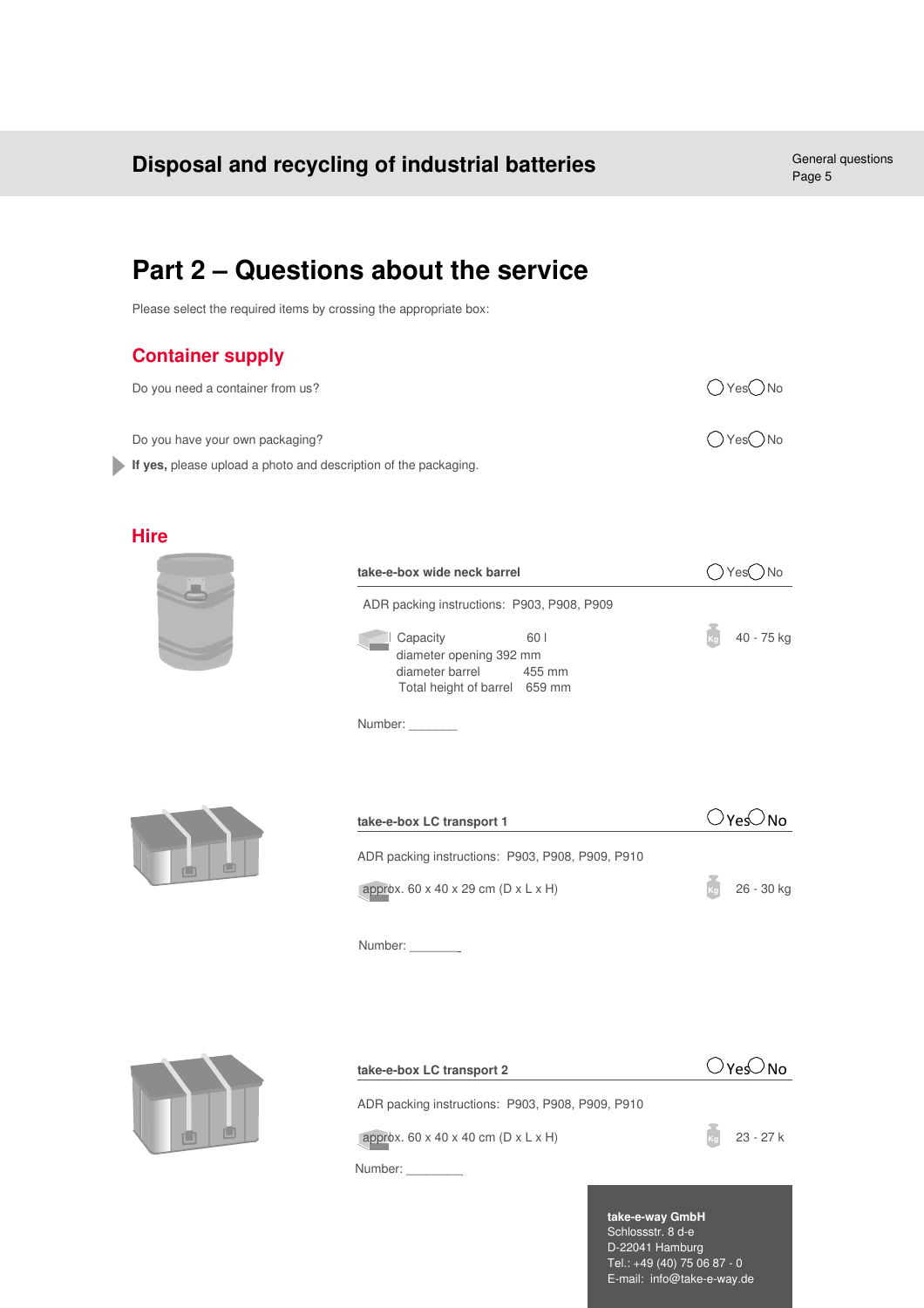# **Disposal and recycling of industrial batteries** General questions

Page 6



| take-e-box LC transport 3                        |  | ⊂No    |
|--------------------------------------------------|--|--------|
| ADR packing instructions: P903, P908, P909, P910 |  |        |
| approx. 123 x 101 x 84 cm (D x L x H)            |  | 290 kg |
| Number:                                          |  |        |
|                                                  |  |        |



| take-e-box CT transport 1                                           | $\bigcirc$ Yes $\bigcirc$ No |       |
|---------------------------------------------------------------------|------------------------------|-------|
| ADR packing instructions: P903, P908, P909, P910, P911 - determined |                              |       |
| approx. $60 \times 40 \times 40$ cm (D $\times$ L $\times$ H)       | $k_{\rm d}$                  | 30 kg |
| Number:                                                             |                              |       |



| take-e-box CT transport 2                                           | ⊖No                                                 |
|---------------------------------------------------------------------|-----------------------------------------------------|
| ADR packing instructions: P903, P908, P909, P910, P911 - determined |                                                     |
| approx. $47 \times 28 \times 70$ cm (D $\times$ L $\times$ H)       | ka<br>80 kg                                         |
| Number:                                                             | (incl. filling)<br>material, critical<br>$<$ 30 Kg) |
|                                                                     |                                                     |





**take-e-way GmbH** Schlossstr. 8 d-e D-22041 Hamburg Tel.: +49 (40) 75 06 87 - 0 E-mail: info@take-e-way.de